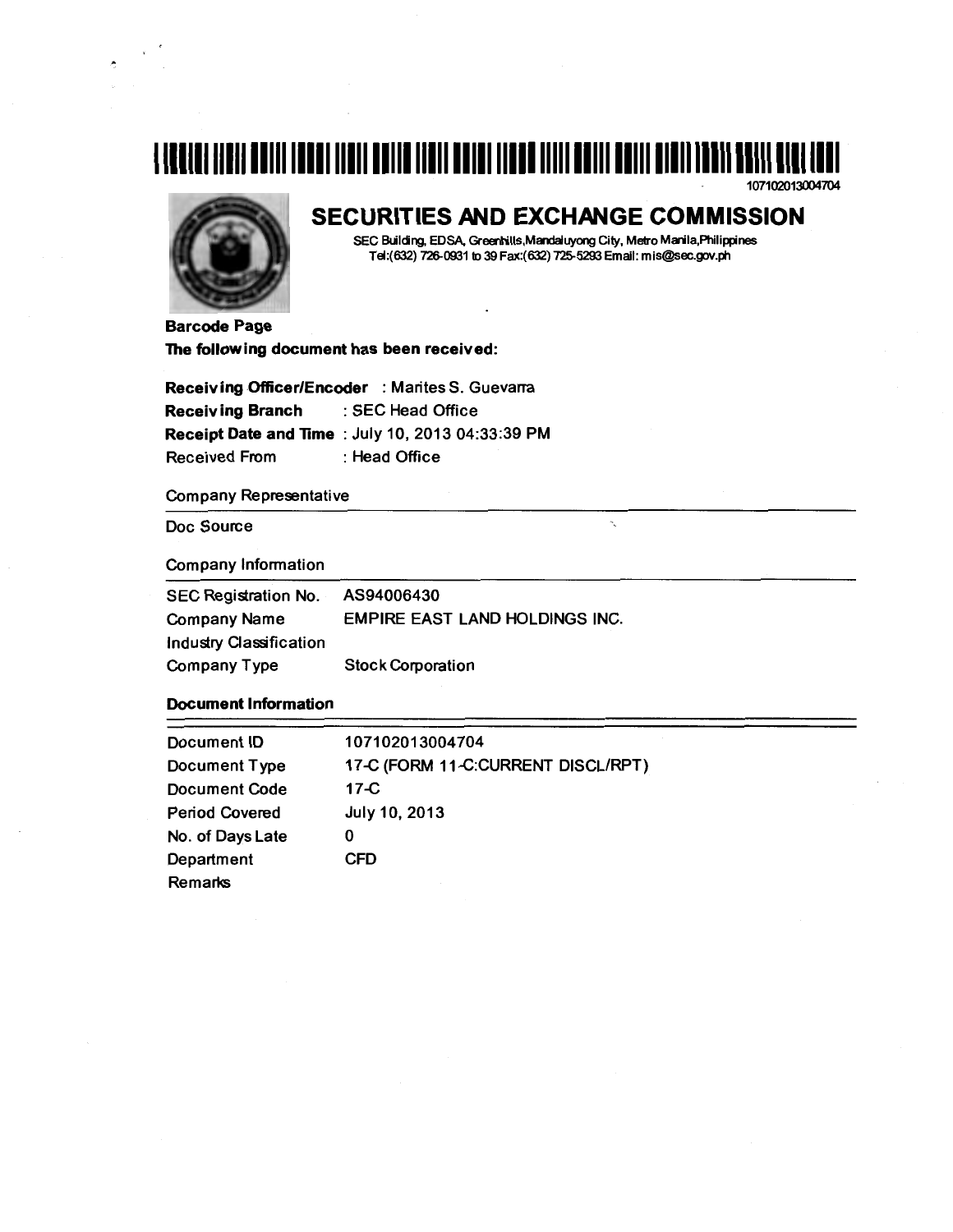#### **SECURITIES AND EXCHANGE COMMISSION**

#### **SEC FORM 17 -C**

# **CURRENT REPORT UNDER SECTION 17 OF THE SECURITIES REGULATION CODE AND SRC RULE 17.2(c) THEREUNDER**

#### 1. **July 10.2013**  Date of Report

- 2. SEC Identification No: **AS094-006430** 3. BIR Tax Identification No : 003-942-108
- **4. EMPIRE EAST LAND HOLDINGS, INC.**  Exact name of issuer as specified in its charter
- 5. **Metro Manila**  Province, Country or other jurisdiction of incorporation or organization
- 6. (SEC Use Only) Industry Classification Code
- 7. **21st Floor, The World Centre 330 Sen. Gil J. Puyat Avenue Makati City, Philippines 1227**  Address of principal office
- 8. **(632) 867-8351 to 59**  Issuer's telephone number, including area code
- 9. Securities registered pursuant to Sections 8 and 12 of the SRC or Sections 4 and 8 of the RSA

| Title of Class | Number of Shares of Common |
|----------------|----------------------------|
|                | <b>Stock Outstanding</b>   |
|                |                            |

**Common** 

**14,676,199,167** 

#### 10. **Item 9 (b)**

The Board of Directors of the Company, in its organizational meeting held today, elected Andrew L. Tan and Gerardo C. Garcia as Chairman and Vice Chairman of the Board, respectively.

The Board constituted the following board committees: 1. Executive Committee composed of Andrew L. Tan, as Chairman, and Anthony Charlemagne C. Yu and Evelyn G. Cacho, as members; 2. Nomination Committee composed of Enrique Santos L. Sy, as Chairman, and Gerardo C. Garcia and Alejo L. Villanueva, Jr. as members; 3. Compensation and Remuneration Committee composed of Andrew L. Tan, as Chairman, and Gerardo C. Garcia and Alejo L. Villanueva, Jr., as members; 4. Audit Committee composed of Gerardo C. Garcia, as Chairman, and Alejo L. Villanueva, Jr. and Evelyn G. Cacho, as members.

The Board also elected the following executive officers:

| Anthony Charlemagne C. Yu | $\hat{\phantom{a}}$      | President                                      |
|---------------------------|--------------------------|------------------------------------------------|
| Ricky S. Libago           | $\overline{\phantom{0}}$ | Senior Vice President for Property Development |
| Evelyn G. Cacho           | $\overline{\phantom{0}}$ | Vice President for Finance/Corporate           |
|                           |                          | Information Officer and Compliance             |
|                           |                          | Officer                                        |
| Antonio E. Llantada, Jr.  | $\overline{a}$           | <b>Vice President for Audit</b>                |
|                           |                          | and Management Services                        |